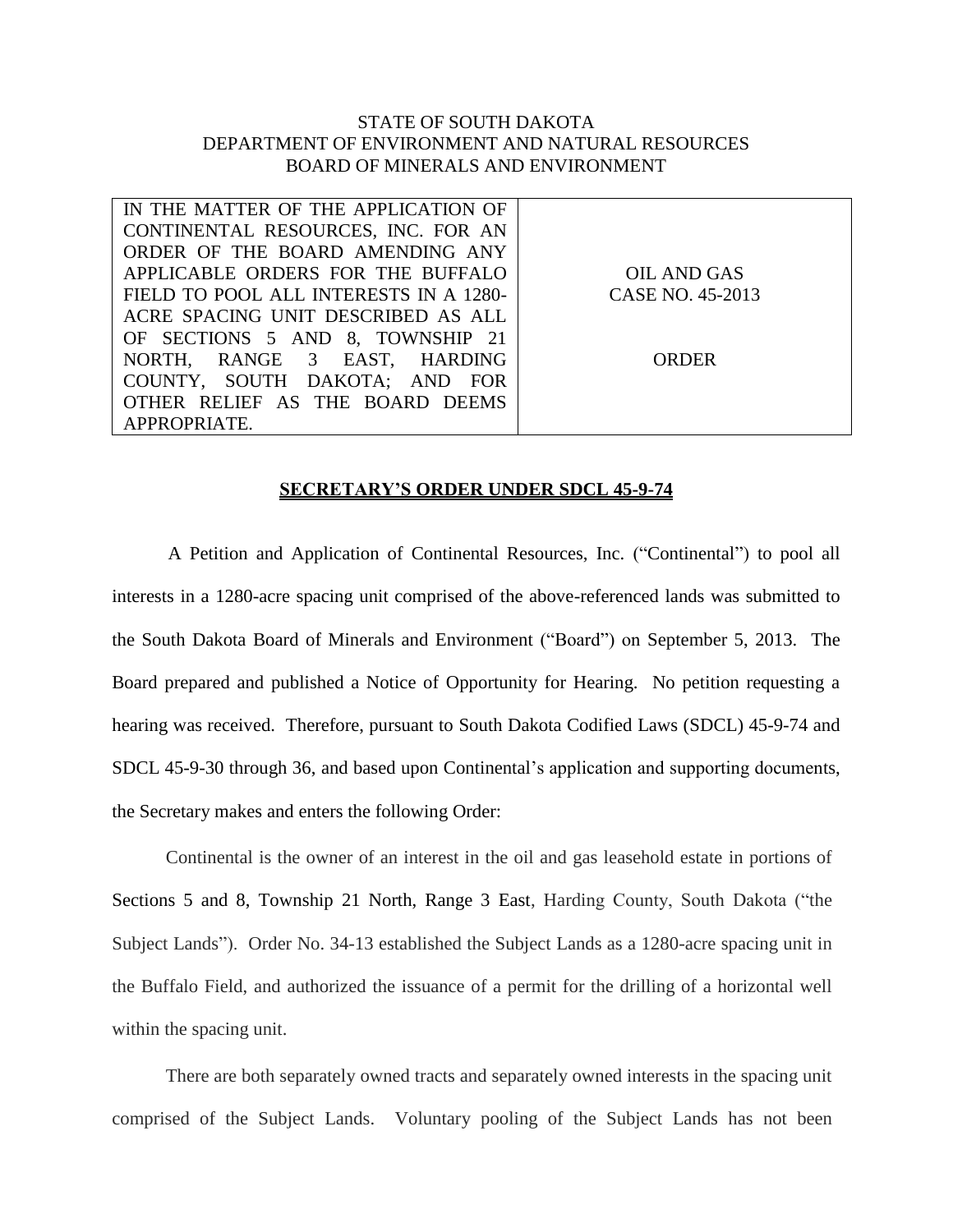accomplished.

Under the current case, Continental has requested that the Board pool all interests in the aforementioned spacing unit, and that the Board authorize Continental to drill, equip and operate the Glenn 41-5H horizontal well within said spacing unit.

In Continental's opinion, pooling the Subject Lands will increase the ultimate recovery of the pool, prevent waste, prevent the drilling of unnecessary wells and protect correlative rights.

## **IT IS THEREFORE ORDERED**

A. Pooling of all interests in the 1280-acre spacing unit comprised of Sections 5 and 8, Township 21 North, Range 3 East, Harding County, South Dakota, is hereby granted for the Buffalo Field. Continental is hereby authorized to drill, equip and operate the Glenn 41-5H well.

B. All expenses incurred in drilling, equipping and operating the Glenn 41-5H well on the spacing unit, plus a reasonable charge for supervision and interest, and all production from the well, shall be allocated to the various tracts within the spacing unit on the basis of the ratio of the number of acres contained in each separately owned tract to the number of acres in the spacing unit.

C. Operations incident to the drilling of a well on any portion of the spacing unit shall be deemed for all purposes the conduct of such operation upon each separately owned tract in the spacing unit, and production allocated to each tract shall, when produced, be deemed for all purposes to have been produced from each tract by a well drilled thereon.

D. Any owner of mineral interests in the spacing unit may elect to participate in the risk and cost of the drilling and operation of the Glenn 41-5H well at any time prior to completion of the well upon the basis of full participation or upon terms and conditions mutually agreeable to Continental and the mineral interest owner.

2